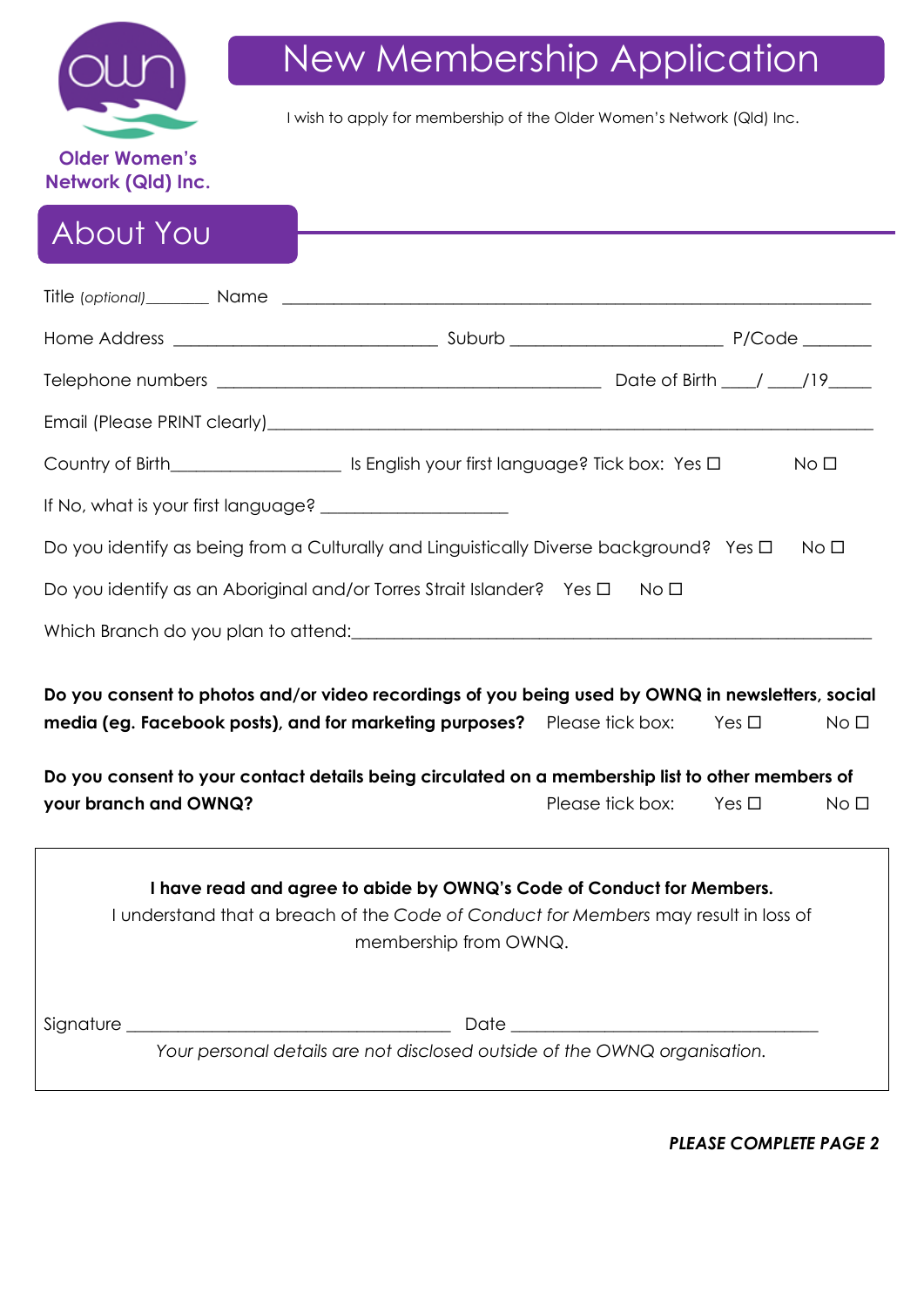### Your Wellbeing

In the unlikely event of a medical emergency while you are participating in an OWNQ event, we respectfully request you supply the following information:

| Emergency contact details: |                     |         |
|----------------------------|---------------------|---------|
| #1 Name                    | Relationship        | Phone/s |
| #2 Name                    | <b>Relationship</b> | Phone/s |

### Annual Fee

Members are invited to renew their membership at the following rates:

|                | Individual (annual 1 Jul-30 Jun)                | \$20 |
|----------------|-------------------------------------------------|------|
|                | <b>Individual</b> (pro-rata 1 Jan-30 Apr) $$10$ |      |
| Organisational |                                                 | \$25 |

A receipt will be issued to renewing members either from the Branch Treasurer or from State Office

#### **MEMBERSHIP PAYMENT OPTIONS** please **v** the option you are choosing

- □ Internet \$FT Bank transfer to: Older Women's Network (Qld) Inc. (preferred) BSB 064 001 Account No. 10054715
	- Transfer date \_\_\_/\_\_\_\_/\_\_\_\_ Use Bank Ref: **[name]** Completed form to: Branch Convenor, or post to OWNQ State Office or email [admin@ownqld.org.au](mailto:admin@ownqld.org.au)
- □ **Cash** \$ + completed form to Branch Convenor.Do not post cash.
- □ **Chq** \$\_\_\_\_ payable to Older Women's Network (Qld) Inc. + completed form to Branch Convenor or post to OWNQ State Office.

## Branch/Office Use

## **ERANCH USE**

|                          |  | Date received / / Initial here for cash payment                                                                                                                                                                                |  |  |
|--------------------------|--|--------------------------------------------------------------------------------------------------------------------------------------------------------------------------------------------------------------------------------|--|--|
|                          |  | Receipt No. ________________ only if issued by Branch By ________________                                                                                                                                                      |  |  |
|                          |  | Proposed by (name) example and the state of the state of the state of the state of the state of the state of the state of the state of the state of the state of the state of the state of the state of the state of the state |  |  |
| Signed <b>Signed</b>     |  | Dated $/$ /                                                                                                                                                                                                                    |  |  |
| ORIGINAL to State Office |  |                                                                                                                                                                                                                                |  |  |
| COPY                     |  | to be retained by Branch Convenor                                                                                                                                                                                              |  |  |



Queensland Government

*OWN (Qld) is supported by the Department of Communities Child Safety and Disability Services. OWNQ carries Ansvar Insurance – Public & Products Liability of \$20,000,000.* 

### **STATE OFFICE USE**

|        | Date received / / / Initial box for cash payment                                                                                                                                                                               |  |                                                     |           |                             |  |  |
|--------|--------------------------------------------------------------------------------------------------------------------------------------------------------------------------------------------------------------------------------|--|-----------------------------------------------------|-----------|-----------------------------|--|--|
|        |                                                                                                                                                                                                                                |  |                                                     |           |                             |  |  |
| $\Box$ | Record Correspondence In                                                                                                                                                                                                       |  |                                                     |           |                             |  |  |
| $\Box$ |                                                                                                                                                                                                                                |  | Check membership fee received Bank deposit date / / |           |                             |  |  |
| $\Box$ | Enter database pending approval                                                                                                                                                                                                |  |                                                     |           |                             |  |  |
|        | Seconded by (name) example and the second second second second second second second second second second second second second second second second second second second second second second second second second second secon |  |                                                     |           |                             |  |  |
|        |                                                                                                                                                                                                                                |  |                                                     | Dated / / |                             |  |  |
|        | <b>State Office ABN</b> 91 345 516 361<br>$\Gamma \cap \Gamma$ Davis Tampe                                                                                                                                                     |  |                                                     |           | <b>Phone</b> (07) 3358 2301 |  |  |

505 Bowen Terrace New Farm Qld 4005 **www.ownqld.org.au**